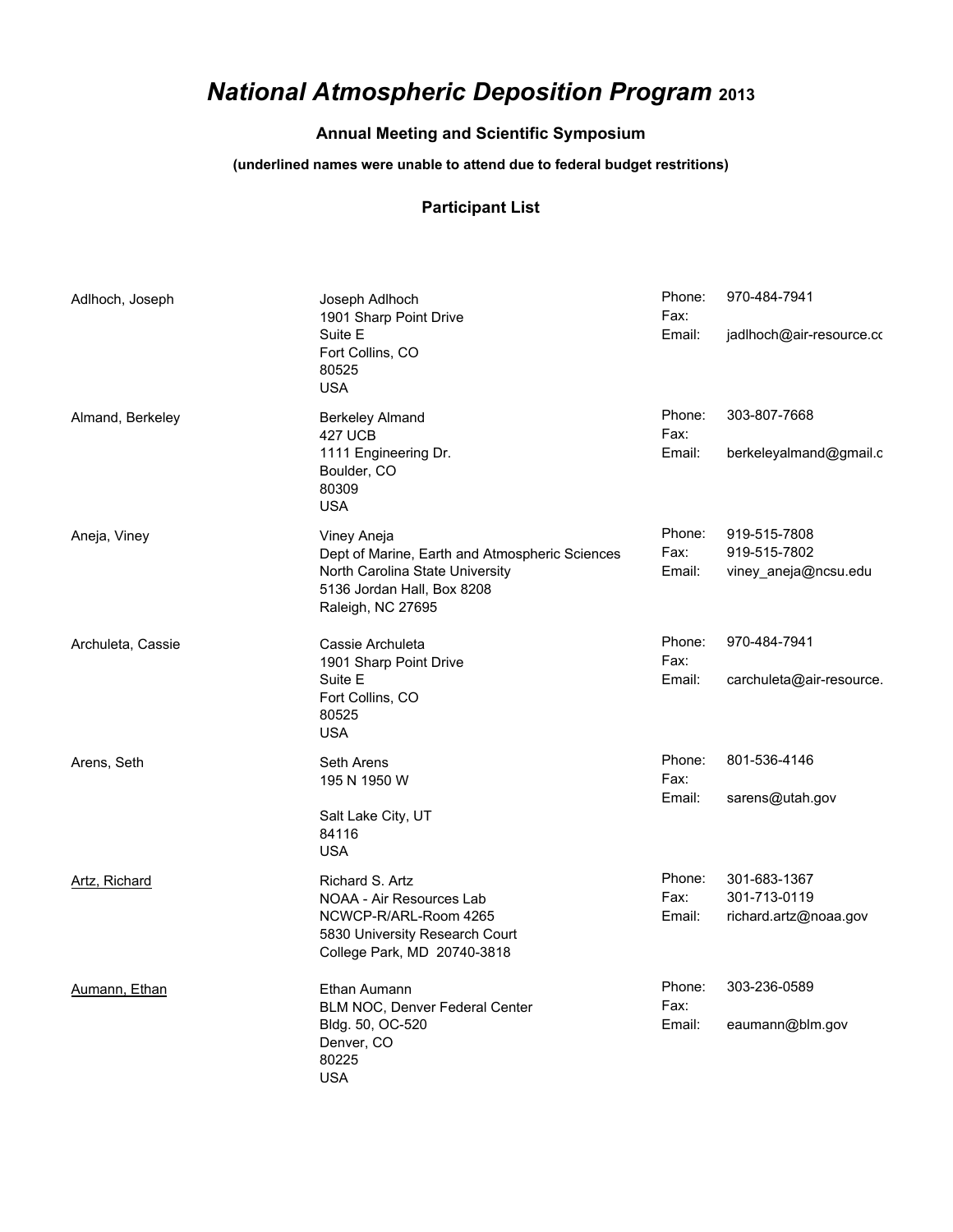| Barna, Michael              | Michael Barna<br><b>National Park Service</b><br>CIRA/CSU 1375 Campus Delivery<br>Fort Collins, CO 80523                           | Phone:<br>Fax:<br>Email: | 970-491-8692<br>970-491-8598<br>barna@cira.colostate.edu     |
|-----------------------------|------------------------------------------------------------------------------------------------------------------------------------|--------------------------|--------------------------------------------------------------|
| Bash, Jesse                 | Jesse Bash<br>EPA/ORD/NERL/AMD<br>109 T.W. Alexander Dr<br><b>USEPA MD-243-04</b><br>Research Triangle Park, NC 27711              | Phone:<br>Fax:<br>Email: | 919-541-0862<br>919-641-1379<br>jesse.bash@noaa.gov          |
| Beachley, Gregory           | Gregory Beachley<br>1200 Pennsylvania Ave NW MC 6204 J<br>Washington, DC<br>20460 USA                                              | Phone:<br>Fax:<br>Email: | 202-343-9621<br>beachley.gregory@epa.g                       |
| Bell, Michael               | Michael Bell<br>2539 Rambling Ct<br>Riverside, CA 92507                                                                            | Phone:<br>Fax:<br>Email: | 9098153388<br>michael.bell@email.ucr.e                       |
| Bergerhouse, Thomas         | Thomas R. Bergerhouse<br>Illinois State Water Survey<br><b>NADP</b><br>2204 Griffith Drive<br>Champaign, IL 61820                  | Phone:<br>Fax:<br>Email: | 217-244-3712<br>217-244-3054<br>bergerho@illinois.edu        |
| Bravo, Humberto             | Dr. Humberto Bravo<br>Circuito Exterior CD<br>Universitaria C.P<br>04510 Mexico City, D.F.<br><b>MEXICO</b>                        | Phone:<br>Fax:<br>Email: | 011-52-55-5622-4370<br>011-52-55-5622-4052<br>hbravo@unam.mx |
| Brunette, Bob               | <b>Bob Brunette</b><br>Eurofins Flobal Sciences - HAL<br>11720 North Creek Parkway N<br>Building 7, Suite 400<br>Bothell, WA 98011 | Phone:<br>Fax:<br>Email: | 425-686-3560<br>425-686-3096<br>robertbrunette@eurofinsu     |
| Burns, Douglas              | Douglas Burns<br>U.S. Geological Survey<br>425 Jordan Road<br>Troy, NY 12180-8349                                                  | Phone:<br>Fax:<br>Email: | 518-285-5662<br>518-285-5601<br>daburns@usgs.gov             |
| Butler, Thomas              | Thomas J. Butler<br><b>Cornell University</b><br>Ecology & Systematics<br>211B Rice Hall<br>Ithaca, NY 14853                       | Phone:<br>Fax:<br>Email: | 607-255-3580<br>607-255-0238<br>tjb2@cornell.edu             |
| <b>Bytnerowicz, Andrzej</b> | Andrzej Bytnerowicz<br><b>USDA Forest Service</b><br><b>PSW Research Station</b><br>4955 Canyon Crest Drive<br>Riverside, CA 92507 | Phone:<br>Fax:<br>Email: | 909-680-1562<br>909-680-1501<br>abytnerowicz@fs.fed.us       |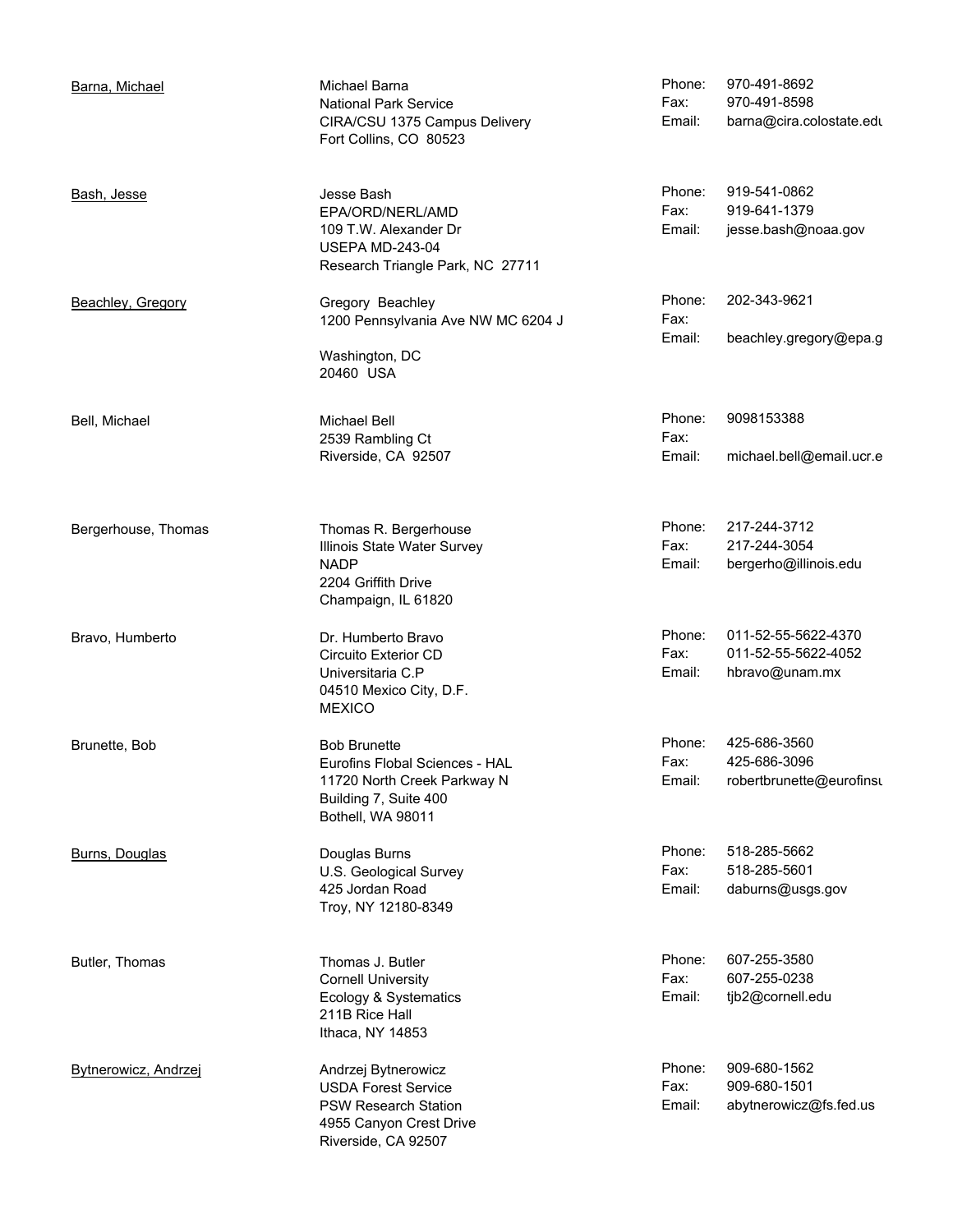| Call, Bowen         | Bowen Call IV<br>Utah Division of Air Quality<br>P.O. Box 144820<br>Salt Lake City, UT 84114 - 4820                 | Phone:<br>Fax:<br>Email: | 801-536-4215<br>801-536-4099<br>bocall@utah.gov           |
|---------------------|---------------------------------------------------------------------------------------------------------------------|--------------------------|-----------------------------------------------------------|
| Campbell, Rick      | <b>Rick Campbell</b><br>Sac & Fox Nation Environmental Department<br>305 N. Main<br>Reserve, KS 66434               | Phone:<br>Fax:<br>Email: | 785-742-4707<br>785-742-2180<br>rick.campbell@sacfoxenv   |
| Carou, Silvina      | Silvina Carou<br><b>Environment Canada</b><br>4905 Dufferin Street<br>Downsview, Ontario<br>Canada, M3H 5T4         | Phone:<br>Fax:<br>Email: | 416-739-4879<br>416-739-4882<br>silvina.carou@ec.gc.ca    |
| Cismoski, Scott     | Scott Cismoski<br>1901 Sharp Point Drive<br>Suite E<br>Fort Collins, CO<br>80525 USA                                | Phone:<br>Fax:<br>Email: | 970-484-7941<br>scismoski@air-resource.o                  |
| Clair, Tom          | Dr. Tom Clair<br>Wood Buffalo Environmental Assoc<br>Fort McMurray, AB<br>Canada                                    | Phone:<br>Fax:<br>Email: | 780-972-9516<br>tclair@wbea.org                           |
| Claybrooke, Roger   | Roger Claybrooke<br>Illinois State Water Survey<br><b>NADP</b><br>2204 Griffith Drive<br>Champaign, IL 61820        | Phone:<br>Fax:<br>Email: | 217-244-2838<br>217-333-6540<br>rclay@illinois.edu        |
| Cohen, Ronald       | Ronald Cohen<br>Department of Chemistry<br><b>UC Berkeley</b><br>Berkeley, CA<br>94720-1460<br><b>United States</b> | Phone:<br>Fax:<br>Email: | 510 642-2735<br>rccohen@berkeley.edu                      |
| Collett, Jeffrey L. | Jeffrey L. Collett<br>Colorado State University<br>Atmospheric Science - 1371 Campus<br>Fort Collins, CO 80523-1371 | Phone:<br>Fax:<br>Email: | 970-491-8697<br>970-491-8483<br>collett@atmos.colostate.o |
| Cook, Elizabeth     |                                                                                                                     | Phone:<br>Fax:           |                                                           |

Email: elizabeth.m.cook@asu.edu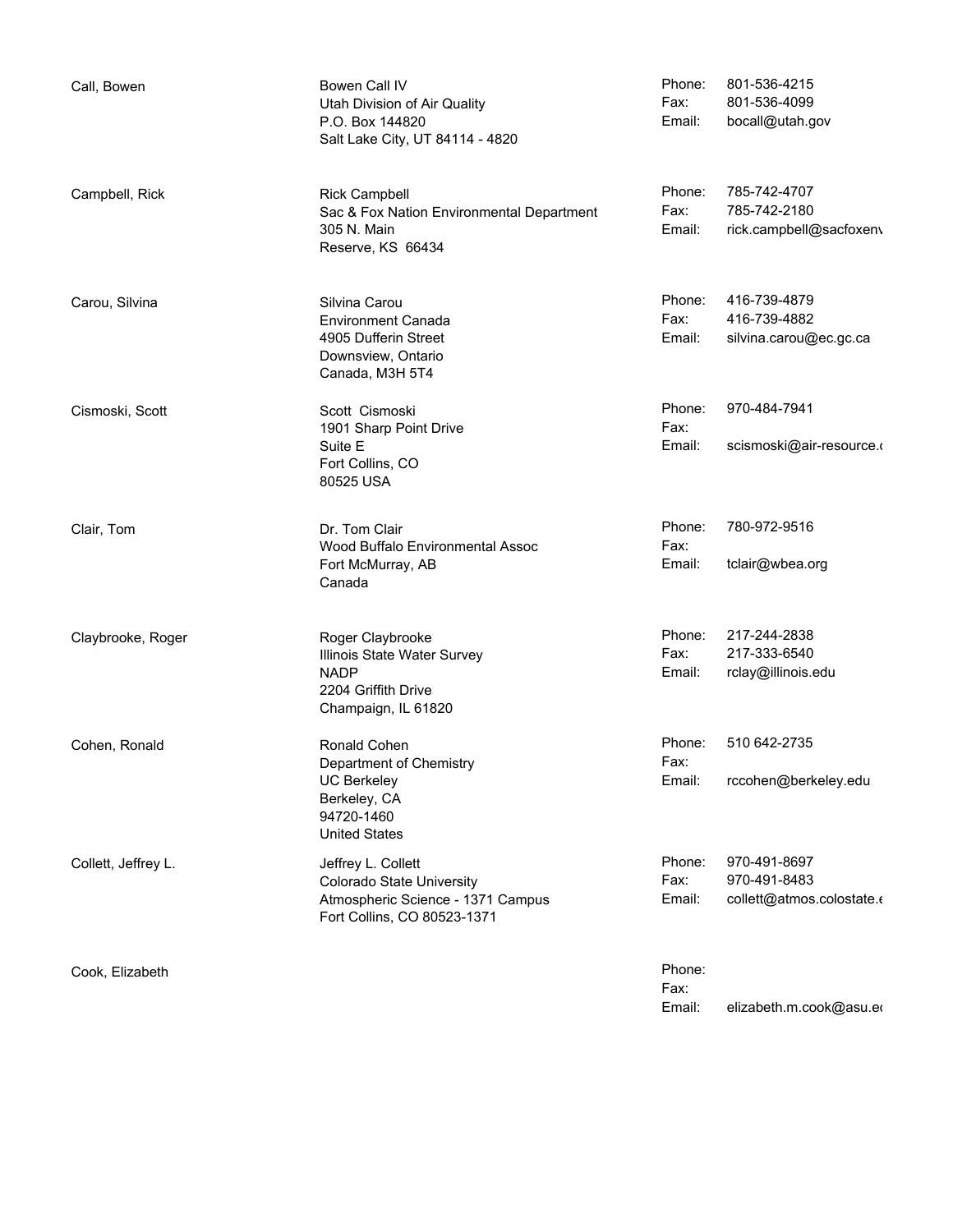| Cooter, Ellen    | Ellen Cooter<br>md E243-02                                                                     | Phone:<br>Fax: | 919-541-1334                            |
|------------------|------------------------------------------------------------------------------------------------|----------------|-----------------------------------------|
|                  | RTP, NC 27711                                                                                  | Email:         | cooter.ellen@epa.gov                    |
| Copeland, Scott  |                                                                                                | Phone:<br>Fax: | 307-332-9737                            |
|                  |                                                                                                | Email:         | scopeland@fs.fed.us                     |
| Creswell, Joel   | Joel Creswell<br><b>Brooks Rand Labs</b>                                                       | Phone:<br>Fax: | 206-735-6192<br>2066326017              |
|                  | 4415 6th Avenue. NW<br>Seattle, WA 98107                                                       | Email:         | joel@brooksrand.com                     |
| Cummings, Tonnie |                                                                                                | Phone:<br>Fax: |                                         |
|                  |                                                                                                | Email:         | tonnie_Cummings@nps.(                   |
| Dastrup, Dylan   | Dylan Dastrup<br>750 s 650 w #345                                                              | Phone:<br>Fax: | 801.592.9369                            |
|                  | Provo, Ut<br>84601<br>US                                                                       | Email:         | DylanDastrup@comcast.                   |
| Dennis, Robin    | Robin Dennis                                                                                   | Phone:         | 919-541-2870                            |
|                  | EPA/ORD/NERL/AMD<br>MD E243-02<br>109 T.W. Alexander Drive<br>Research Triangle Park, NC 27711 | Fax:<br>Email: | 919-541-1379<br>dennis.robin@epamail.er |
| Dillner, Ann     | Ann Dillner<br>1 Sheilds Ave.                                                                  | Phone:<br>Fax: | 530-754-0509                            |
|                  | Crocker Nuclear Lab<br>Davis, CA<br>95616<br><b>United States</b>                              | Email:         | amdillner@ucdavis.edu                   |
| Dombek, Tracy    |                                                                                                | Phone:<br>Fax: | 919-541-5934                            |
|                  |                                                                                                | Email:         | tdombek@rti.org                         |
| Doskey, Paul     | Paul Doskey<br>Michigan Technological University                                               | Phone:<br>Fax: | 906-487-2745<br>906-487-2943            |
|                  | Dept of Civil & Environmental Engineering<br>1400 Townsend Drive<br>Houghton, MI 49931         | Email:         | pvdoskey@mtu.edu                        |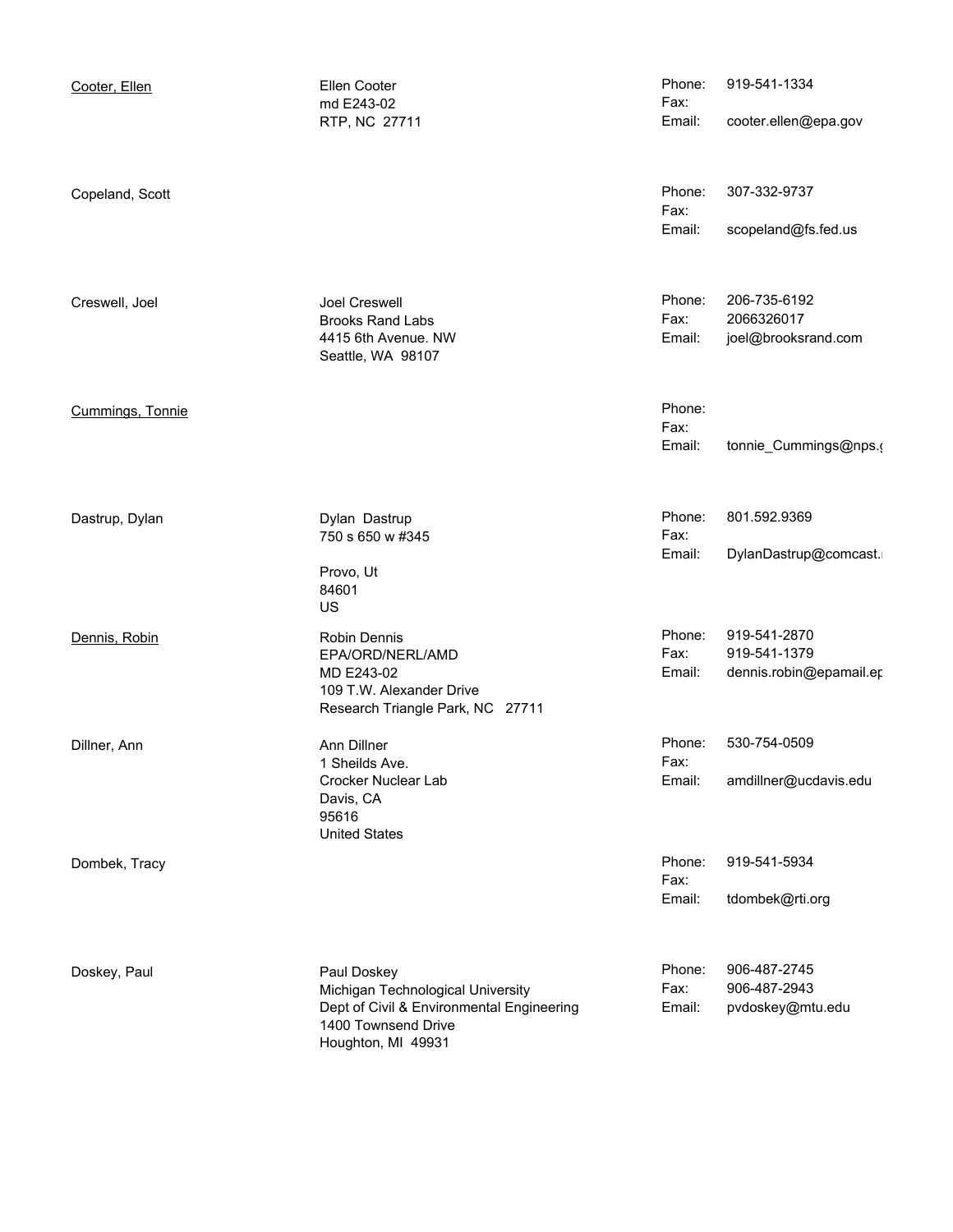| Echeverria, Rodolfo Sosa | Dr. Rodolfo Sosa Echeveria<br>Circuito Exterior CD<br>Universitaria C.P<br>04510 Mexico City, D.F.<br><b>MEXICO</b>                                 | Phone:<br>Fax:<br>Email: | 011-52-55-5622-4370<br>011-52-55-5622-4052<br>rodsosa@unam.mx |
|--------------------------|-----------------------------------------------------------------------------------------------------------------------------------------------------|--------------------------|---------------------------------------------------------------|
| Edgerton, Eric           | Eric Edgerton<br>Atmospheric Research & Analysis, Inc<br>410 Midenhall Way<br>Cary, NC 27513-5538                                                   | Phone:<br>Fax:<br>Email: | 919-522-8565<br>919-678-1159<br>eedgerton@atmospheric-        |
| Evans, Jordan            |                                                                                                                                                     | Phone:<br>Fax:<br>Email: | evansjord@gmail.com                                           |
| Fenn, Mark               | Mark Fenn<br><b>USDA FS</b><br>Riverside, CA                                                                                                        | Phone:<br>Fax:<br>Email: | mfenn@fs.fed.us                                               |
| Fowler, David            |                                                                                                                                                     | Phone:<br>Fax:<br>Email: | dfo@ceh.ac.uk                                                 |
| Frank, Neil              | Neil Frank<br><b>USEPA</b><br><b>MD-14</b><br>Research Triangle Park, NC 27711                                                                      | Phone:<br>Fax:<br>Email: | 919-541-5560<br>frank.neil@epa.gov                            |
| Furiness, Cari           | Cari Furiness<br><b>NC State University</b><br><b>College of Natural Resources</b><br>3113 Jordan Hall<br>Campus Box 8008<br>Raleigh, NC 27695-8008 | Phone:<br>Fax:<br>Email: | 919-515-4653<br>919 515-6193<br>cari_furiness@ncsu.edu        |
| Gaddis, Aimee            | Aimee Gaddis<br>P.O. Box 15<br>Sapelo Island, GA 31327                                                                                              | Phone:<br>Fax:<br>Email: | 912-485-2251<br>912-485-2141<br>Aimee.Gaddis@dnr.state        |
| Gartman, Nina            | Nina Gartman<br>Illinois State Water Survey<br>Central Analytical Laboratory<br>2204 Griffith Drive<br>Champaign, IL 61820                          | Phone:<br>Fax:<br>Email: | 217-244-0869<br>217-244-3054<br>ngartman@illinois.edu         |
| Gebhart, Kristi          | <b>National Park Service</b>                                                                                                                        | Phone:<br>Fax:<br>Email: |                                                               |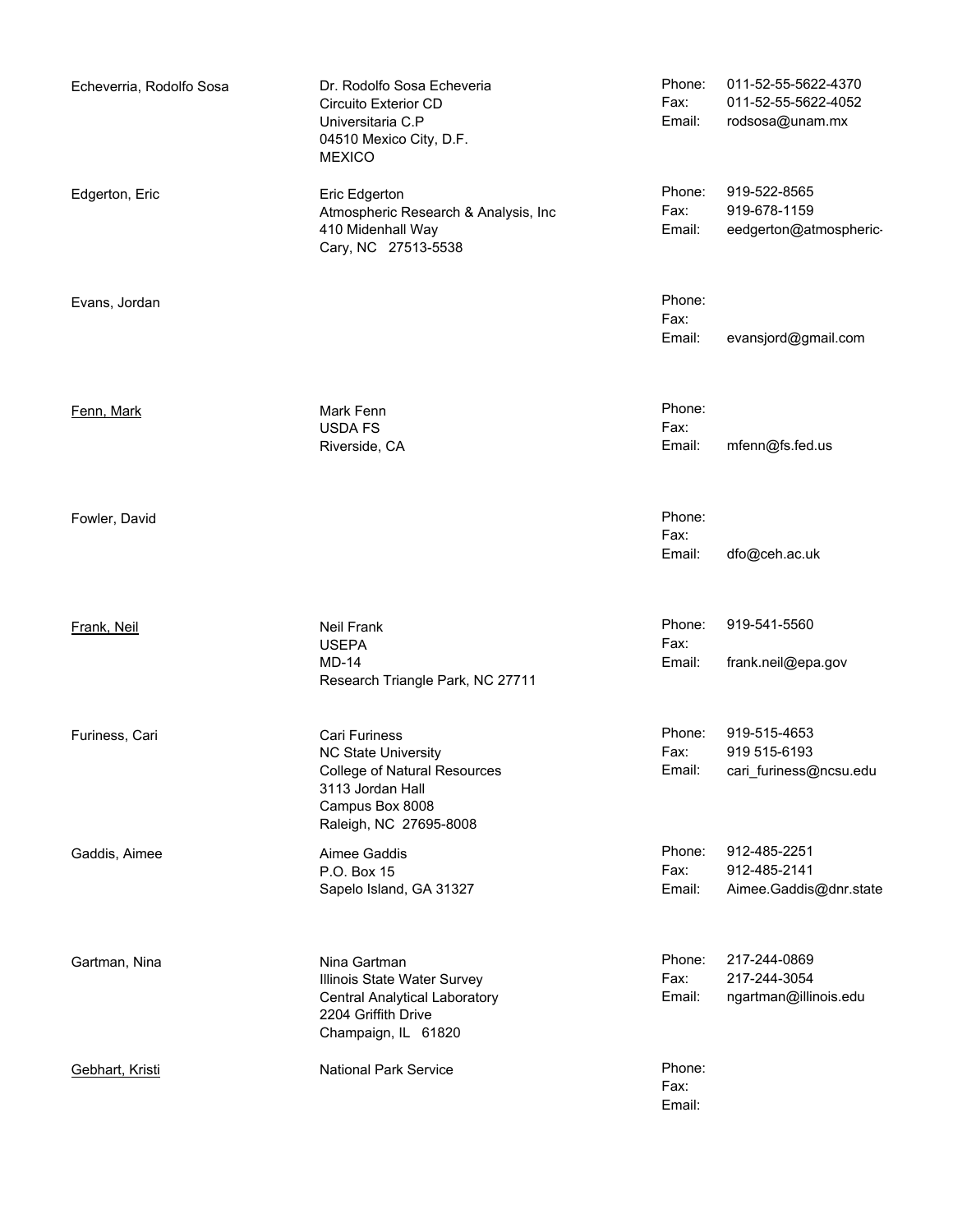| Glick, Nicholas  | Nicholas Glick<br>101 College Place<br>Syracuse, NY<br>13210<br><b>USA</b>                                                                                    | Phone:<br>Fax:<br>Email: | 845-492-1448<br>nbglick@syr.edu                             |
|------------------|---------------------------------------------------------------------------------------------------------------------------------------------------------------|--------------------------|-------------------------------------------------------------|
| Goldberg, Dan    | Dan Goldberg<br>University of Maryland<br>Department of Atmospheric and Oceanic<br>Sciences<br>3417 Computer & Space Sciences Bldg.<br>College Park, MD 20742 | Phone:<br>Fax:<br>Email: | 860-424-6851 (cell)<br>301-314-9482<br>dgoldb@atmos.umd.edu |
| Goodman, Keli    |                                                                                                                                                               | Phone:<br>Fax:<br>Email: | kgoodman@neoninc.org                                        |
| Grant, Richard   | <b>Rich Grant</b><br><b>Purdue University</b><br>915 W. State Street<br>West Lafayette, IN 47907-2054                                                         | Phone:<br>Fax:<br>Email: | 765-494-8048<br>765-496-2926<br>rgrant@purdue.edu           |
| Green, Lee       | Lee Green<br>2204 Griffith Drive<br>Champaign, IL 61820                                                                                                       | Phone:<br>Fax:<br>Email: | 217-244-5437<br>217-333-0249<br>leegreen@illinois.edu       |
| Haeuber, Richard | Richard Haeuber<br>U.S. Environmental Protection Agency<br>1712 Johnson Ave, NW<br>Washington, DC 20460                                                       | Phone:<br>Fax:<br>Email: | 202-343-9250<br>202-565-2140<br>haeuber.richard@epa.go      |
| Hand, Jenny      | Jenny Hand<br>1375 Campus Delivery<br>Fort Collins, CO<br>80521<br><b>USA</b>                                                                                 | Phone:<br>Fax:<br>Email: | 970-491-8292<br>rosemary.borger@colosta                     |
| Hardison, David  | David Hardison<br>3040 Cornwallis Rd<br>PO Box 12194<br>Research Triangle Park, NC<br>27709<br><b>USA</b>                                                     | Phone:<br>Fax:<br>Email: | 919-541-5922<br>davidh@rti.org                              |
| Hardison, Eva    | Eva Hardison<br>3040 Cornwallis Rd<br>PO Box 12194<br>Research Triangle Park, NC<br>27709<br><b>USA</b>                                                       | Phone:<br>Fax:<br>Email: | 919-541-5926<br>eva@rti.org                                 |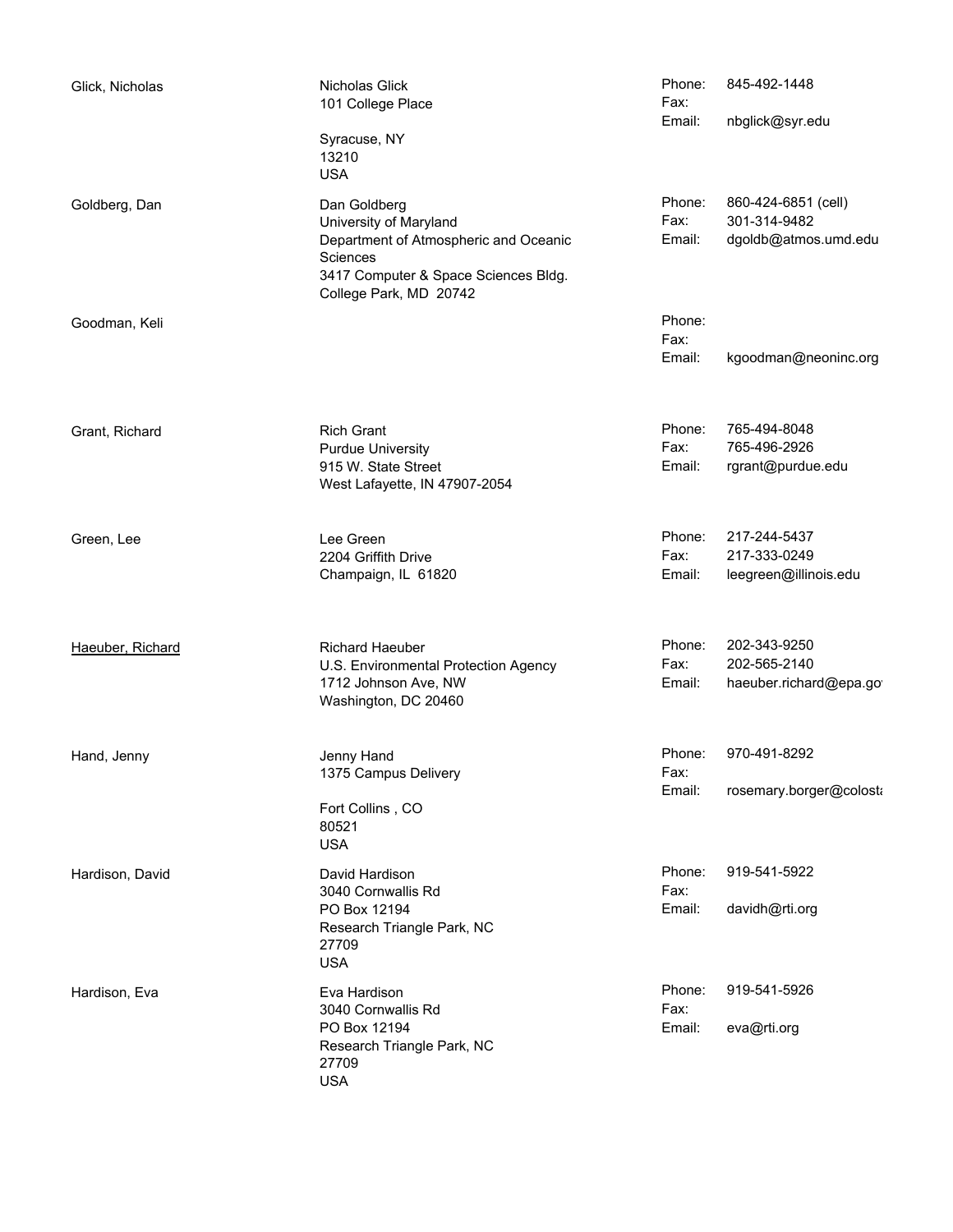| Harrison, Phil   |                                                                                                                                      | Phone:<br>Fax:<br>Email: |                                                       |
|------------------|--------------------------------------------------------------------------------------------------------------------------------------|--------------------------|-------------------------------------------------------|
| Haugaard, Erik   | Erik Haugaard<br>4415 6th Ave NW<br>Seattle, WA<br>98107<br>US                                                                       | Phone:<br>Fax:<br>Email: | 206 596 8481<br>erik@brooksrandinc.com                |
| Hebert, Eric     | Eric Hebert<br><b>EEMS</b><br>PO Box 357593<br>Gainesville, FL 32635                                                                 | Phone:<br>Fax:<br>Email: | 352-262-0802<br>352-331-5893<br>eric.hebert@ee-ms.com |
| Henze, Daven     | Department of Mechanical Engineering<br>University of Colorado                                                                       | Phone:<br>Fax:<br>Email: | daven.henze@colorado.c                                |
| Houdeshel, Dasch | Dasch Houdeshel<br>110 S Central Campus Dr<br>Urban Water Group, Suite 2000<br>Salt Lake City, Utah<br>84112<br><b>United States</b> | Phone:<br>Fax:<br>Email: | 8014403395<br>daschh@hotmail.com                      |
| Huber, Cindy     | Cindy Huber<br>8246 Hunters Trail<br>Roanoke, VA 24019                                                                               | Phone:<br>Fax:<br>Email: | 540-563-5815 (home)<br>chuber579@gmail.com            |
| Huber, David     | David Huber<br>429 S 12th Ave<br>Pocatello, ID<br>83201<br><b>United States</b>                                                      | Phone:<br>Fax:<br>Email: | 970 420-7708<br>hubedavi@isu.edu                      |
| Hyslop, Nicole   | Nicole Hyslop<br><b>Crocker Nuclear Laboratory</b><br>One Shields Ave<br>Davis, CA<br>95616<br><b>USA</b>                            | Phone:<br>Fax:<br>Email: | 530-754-8979<br>nmhyslop@ucdavis.edu                  |
| Isil, Selma      | Selma Isil<br>AMEC E & I CASTNet<br>404 SW 140th Terrace<br>Newberry, FL 32669-3000                                                  | Phone:<br>Fax:<br>Email: | 352-333-6607<br>352-333-6622<br>ssisil@mactec.com     |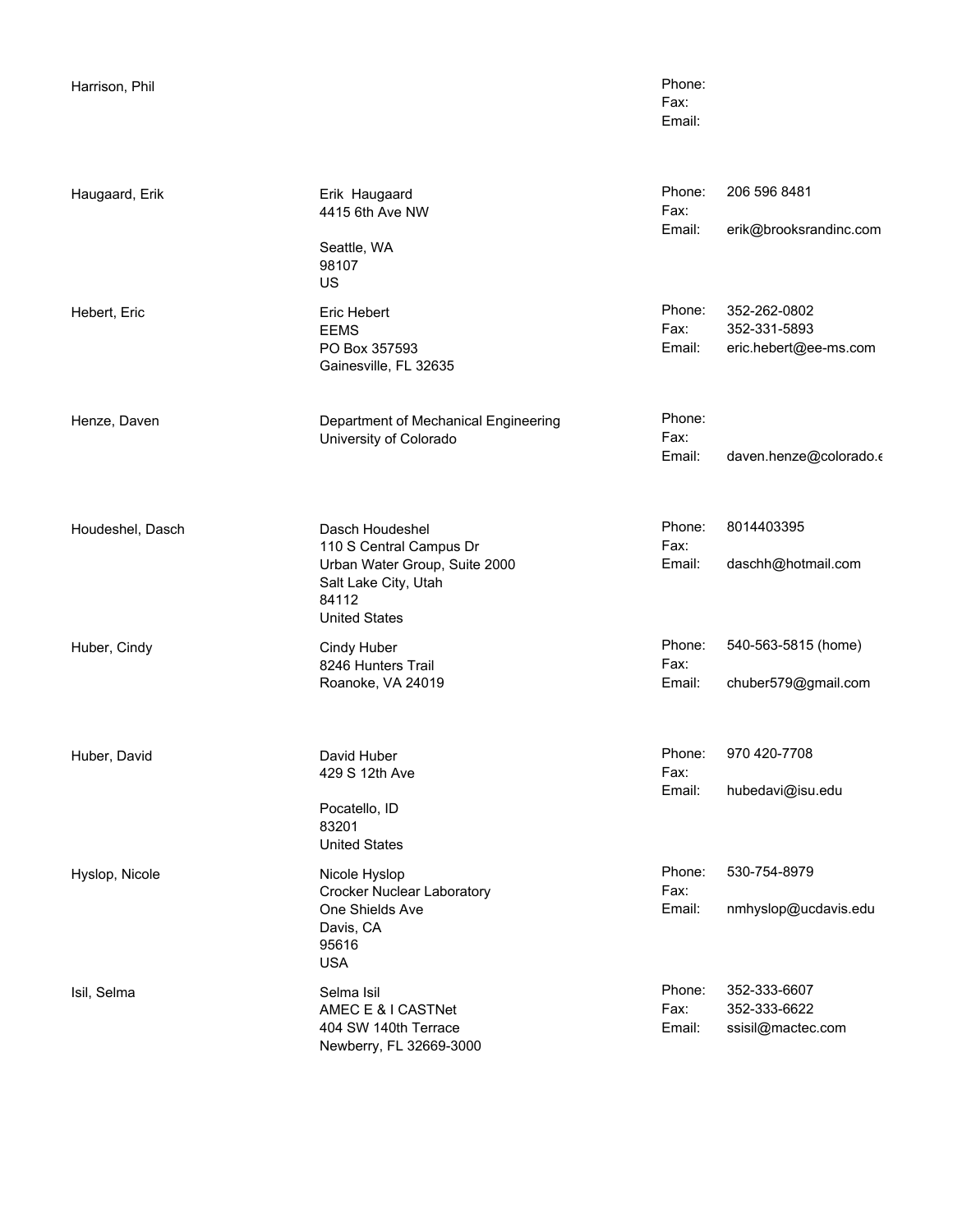| Jansen, John J.   | John J. Jansen<br>Southern Company<br>P.O. Box 2641<br>Birmingham, AL 35291-8195                                                                                                      | Phone:<br>Fax:<br>Email: | 205-257-7698<br>205-257-7294<br>jjjansen@southernco.con |
|-------------------|---------------------------------------------------------------------------------------------------------------------------------------------------------------------------------------|--------------------------|---------------------------------------------------------|
| Johnson, Andy     | Andy Johnson<br>Maine DEP<br>17 State House Station<br>Augusta, ME 04333-0017                                                                                                         | Phone:<br>Fax:<br>Email: | 207-287-7047<br>207-287-7641<br>Andy.Johnson@maine.go   |
| Jones, Keith      | Keith Jones<br>201-401 Burrard Street<br>Vancouver, BC<br><b>V6C3S5</b><br>Canada                                                                                                     | Phone:<br>Fax:<br>Email: | 604-664-9123<br>keith.jones@ec.gc.ca                    |
| Karlstrom, Jason  | Jason Karlstrom<br>Eurofins Frontier Global Sciences<br>11720 North Creek Parkway N<br>Building 7, Suite 400<br>Bothell, WA 98011                                                     | Phone:<br>Fax:<br>Email: | 425-686-3573<br>425-686-3096<br>jasonKarlstrom@eurofins |
| Kenski, Donna     | Donna Kenski<br>Lake Michigan Air Directors Consortium<br>9501 W. Devon Ave<br>Suite 701<br>Rosemont, IL 60018                                                                        | Phone:<br>Fax:<br>Email: | 847-720-7883<br>847-720-7891<br>kenski@ladco.org        |
| Kerchner, Maggie  | Maggie Kerchner<br>NOAA Office of Oceanic & Atmospheric<br>Research<br>Air Resources Laboratory<br>NOAA Chesapeake Bay Office<br>410 Severn Avenue, Suite 107A<br>Annapolis, MD 21403 | Phone:<br>Fax:<br>Email: | 301-367-6801<br>410-267-5666<br>margaret.kerchner@noaa  |
| Kerschner, Brian  | Brian Kerschner<br>Illinois State Water Survey<br><b>Central Analytical Laboratory</b><br>2204 Griffith Drive<br>Champaign, IL 61820                                                  | Phone:<br>Fax:<br>Email: | 217-244-6417<br>217-333-0249<br>bmkersch@illinois.edu   |
| Knipping, Eladio  | Eladio Knipping<br><b>EPRI</b><br>3420 Hillview Ave<br>Palo Alto, CA 94304-1395                                                                                                       | Phone:<br>Fax:<br>Email: | 650-855-2592<br>650-855-1069<br>eknippin@epri.com       |
| Kreykes, Kimberly | Kimberly Kreykes<br>Air Monitoring Center<br>2861 West Parkway Blvd.<br>West Valley City, UT 84119                                                                                    | Phone:<br>Fax:<br>Email: | 801-536-4042<br>kkreykes@utah.gov                       |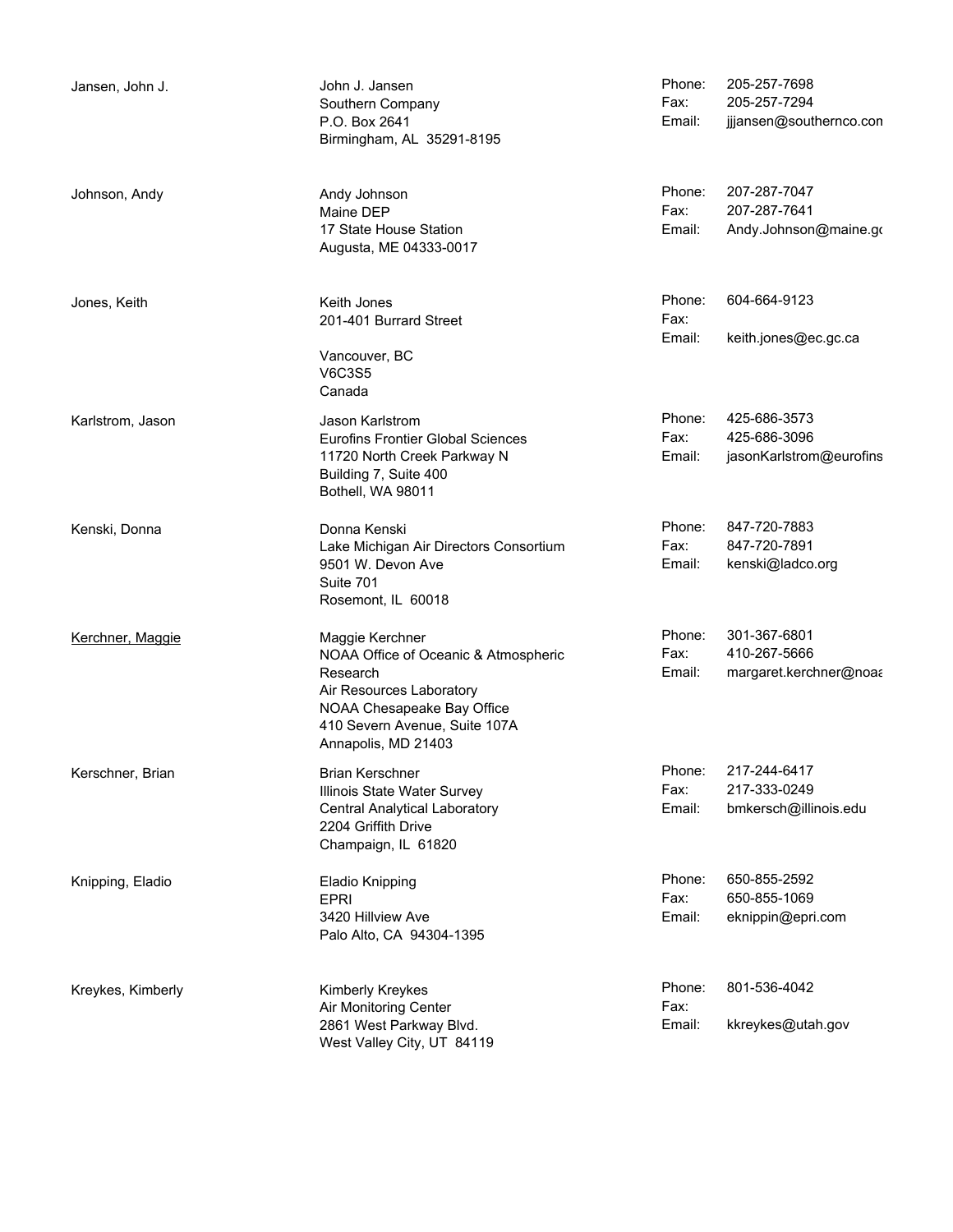| Krupa, Sagar         | Dr. Sagar V. Krupa<br>University of Minnesota Twin Cities<br>Dept of Plant Pathology<br>495 Borlang Hall<br>1991 Upper Buford Circle<br>St. Paul, MN 55108 | Phone:<br>Fax:<br>Email: | 612-625-7227<br>612-625-9728<br>krupa001@umn.edu        |
|----------------------|------------------------------------------------------------------------------------------------------------------------------------------------------------|--------------------------|---------------------------------------------------------|
| Larson, Robert       | Robert Larson<br>Illinois State Water Survey<br><b>NADP</b><br>2204 Griffith Drive<br>Champaign, IL 61820                                                  | Phone:<br>Fax:<br>Email: | 217-333-9008<br>217-333-6540<br>blarson@illinois.edu    |
| Lear, Gary           | Gary Lear<br>U.S. Environmental Protection Agency<br>Clean Air Markets Division<br>1200 Pennsylvania Avenue, Mail Code 6204J<br>Washington, D.C. 20460     | Phone:<br>Fax:<br>Email: | 202-343-9159<br>202-343-2360<br>lear.gary@epamail.epa.g |
| Lebens, Bob          | <b>Bob Lebens</b><br>715 SW Morrison St.<br>Suite 503<br>Portland, OR<br>97205<br>US                                                                       | Phone:<br>Fax:<br>Email: | 503.478.4956<br>blebens@westar.org                      |
| Lehmann, Christopher | Christopher Lehmann<br>Illinois State Water Survey<br><b>NADP</b><br>2204 Griffith Drive<br>Champaign, IL 61820                                            | Phone:<br>Fax:<br>Email: | 217-265-8512<br>217-333-1708<br>clehmann@illinois.edu   |
| Liptzin, Daniel      |                                                                                                                                                            | Phone:<br>Fax:<br>Email: | daniel.liptzin@unh.edu                                  |
| Liu, Xuejun          | Xuejun Liu<br>Yuanmingyuan Xilu 2<br>Beijing, Beijing<br>100193<br>China                                                                                   | Phone:<br>Fax:<br>Email: | +8613811559176<br>liu310@cau.edu.cn                     |
| Ludtke, Amy          | Amy Ludtke<br>U.S. Geological Survey<br>Box 25046, MS-401<br>Denver, CO 80225                                                                              | Phone:<br>Fax:<br>Email: | 303-236-1876<br>303-908-0791 cell<br>asludtke@usgs.gov  |
| Lyman, Seth          | Seth Lyman<br>320 N. Aggie Blvd<br>Vernal, UT<br>84078<br><b>United States</b>                                                                             | Phone:<br>Fax:<br>Email: | 4357221740<br>seth.lyman@usu.edu                        |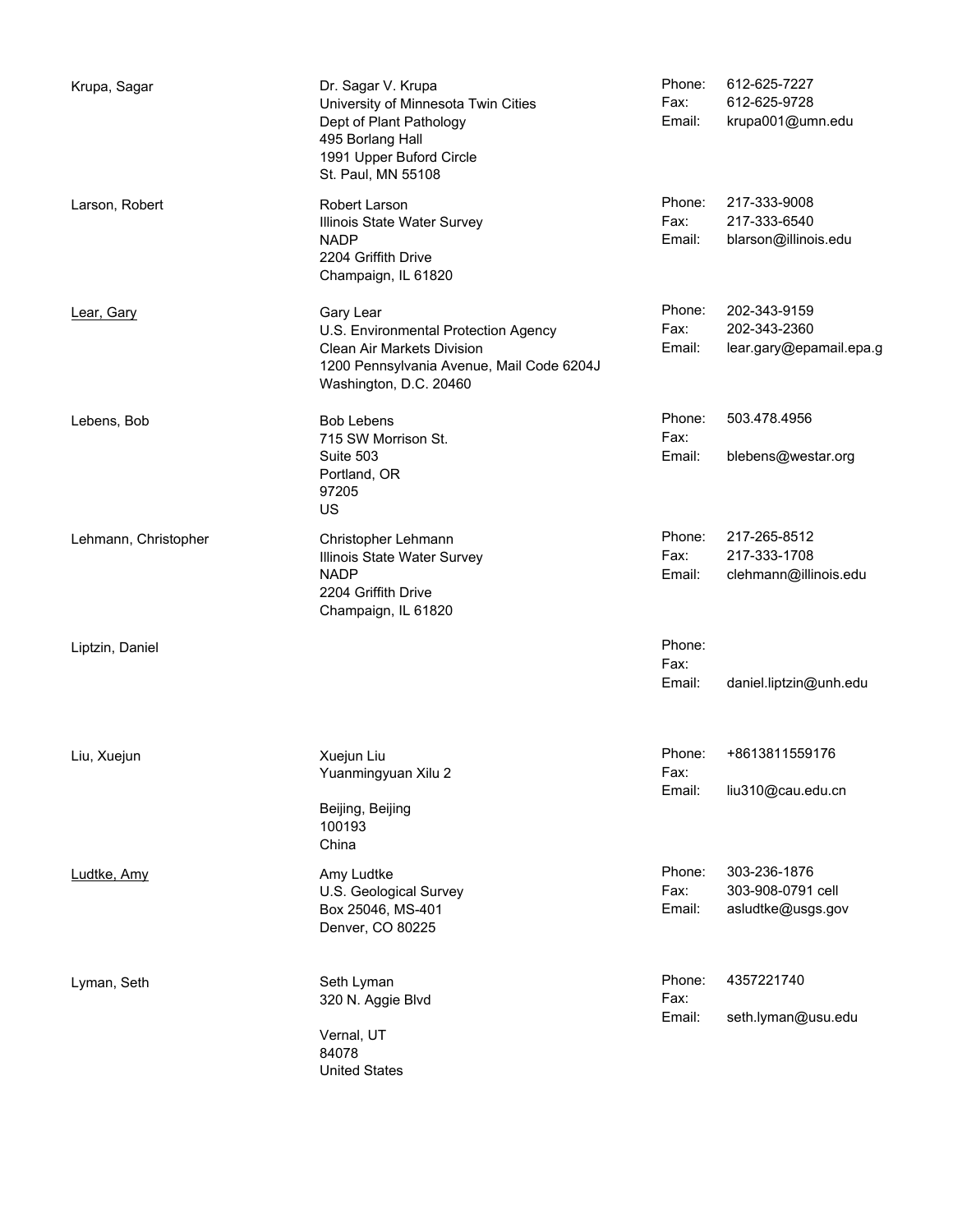| Lynch, Jason       | Jason Lynch<br>EPA/CAMD<br>1200 Pennsylvania Ave, NW<br>Washington, DC 20460                                        | Phone:<br>Fax:<br>Email: | 202-343-9257<br>202-343-2360<br>lynch.jason@epa.gov     |
|--------------------|---------------------------------------------------------------------------------------------------------------------|--------------------------|---------------------------------------------------------|
| Maestre, Alexander | Alexander Maestre<br>11000 University Pkwy.<br>Bldg. 58, Rm. 70<br>Pensacola, FL<br>32514<br><b>USA</b>             | Phone:<br>Fax:<br>Email: | 850-474-2060<br>aam30@students.uwf.ed                   |
| Malm, William      | William Malm CIRA/CSU<br>1375 Campus Delivery<br>200 West Lake Street/CSU<br>Fort Collins, CO 80523                 | Phone:<br>Fax:<br>Email: | 970-491-8292<br>970-491-8598<br>malm@cira.colostate.edu |
| Martin, Randy      | Randy Martin<br><b>Utah State University</b><br>Utah Climate Center<br>4825 Old Main Hill<br>Logan, Utah 84322      | Phone:<br>Fax:<br>Email: | 435-797-1585<br>Randy.martin@usu.edu                    |
| Massad, R.S.       |                                                                                                                     | Phone:<br>Fax:<br>Email: |                                                         |
| Mast, M. Alisa     | M. Alisa Mast<br>U.S. Geological Survey<br>Denver Federal Center<br>Box 25046<br>Denver, CO 80225-0046              | Phone:<br>Fax:<br>Email: | 303-236-4882<br>303-236-4912<br>mamast@usgs.gov         |
| McDade, Charles    | Charles McDade<br><b>Crocker Nuclear Laboratory</b><br>University of California<br>Davis, CA<br>95616<br><b>USA</b> | Phone:<br>Fax:<br>Email: | 530-902-3208<br>cemcdade@ucdavis.edu                    |
| McDonnell, Todd    | <b>Todd McDonnell</b><br>2161 NW Fillmore Ave<br>Corvallis, OR<br>97330<br><b>USA</b>                               | Phone:<br>Fax:<br>Email: | 541-758-1330<br>todd.mcdonnell@esenvin                  |
| McMurray, Jill     | Jill McMurray<br>646 meadowlark Ave.<br>Bozeman, MT<br>59718                                                        | Phone:<br>Fax:<br>Email: | 406-223-8735<br>jamcmurray@fs.fed.us                    |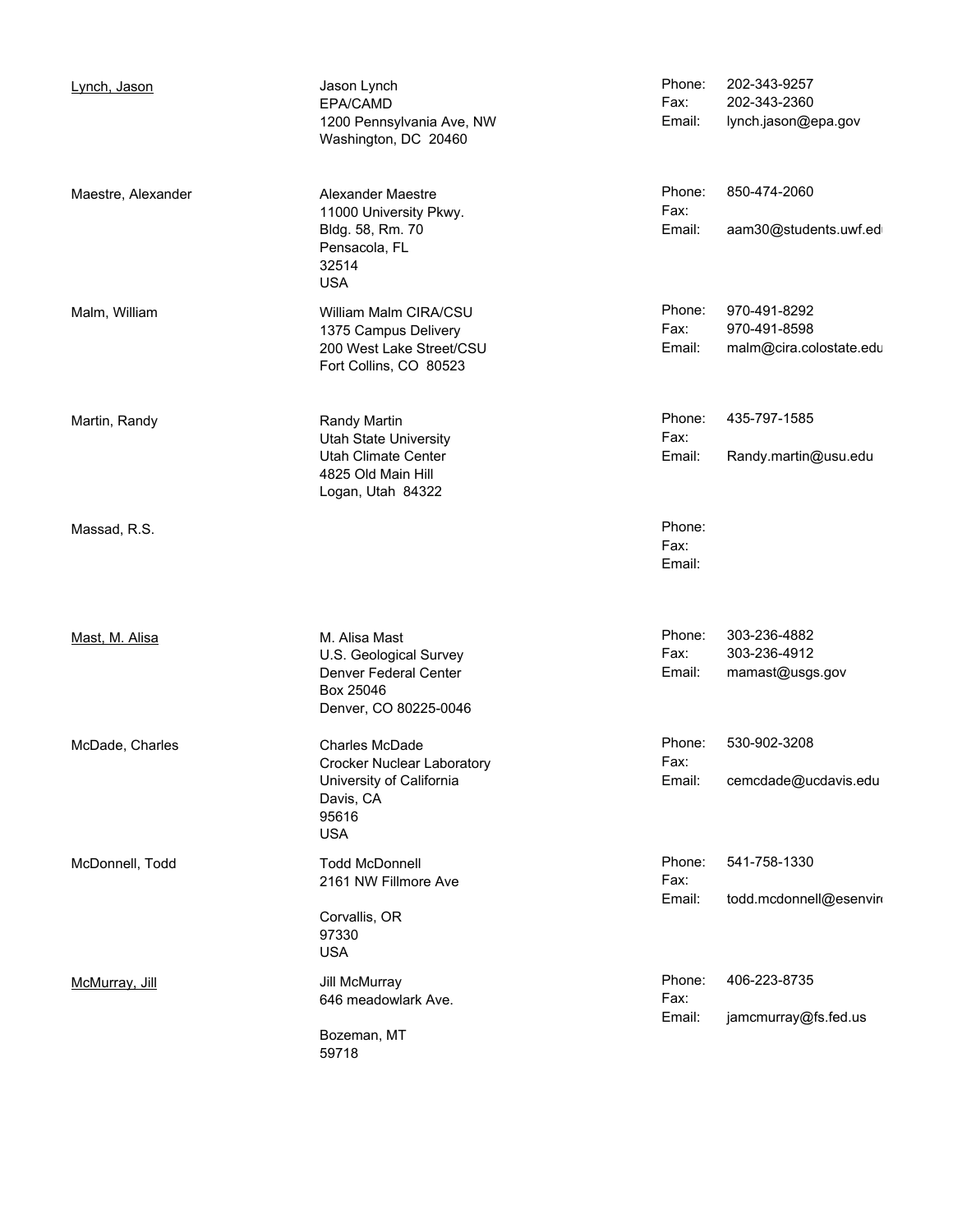| Mebane, Ann      | Ann Mebane                                                                                                                      | Phone:<br>Fax:<br>Email: | 307-367-4326<br>307-739-5750<br>amebane@fs.fed.us  |
|------------------|---------------------------------------------------------------------------------------------------------------------------------|--------------------------|----------------------------------------------------|
| Molenar, John    | John Molenar<br>1901 Sharp Point Drive<br>Suite E<br>Fort Collins, CO<br>80525<br><b>USA</b>                                    | Phone:<br>Fax:<br>Email: | 970-484-7941<br>jmolenar@air-resource.co           |
| Murphy, Jennifer | Jennifer Murphy<br>80 St George St<br>Toronto, ON<br><b>M5S 2M8</b><br>Canada                                                   | Phone:<br>Fax:<br>Email: | 416-946-0260<br>jmurphy@chem.utoronto.             |
| Murray, Keenan   | Keenan Murray<br>918 College Ave<br>Houghton, Michigan<br>49931<br><b>United States</b>                                         | Phone:<br>Fax:<br>Email: | 4083910110<br>kmurray@mtu.edu                      |
| Nilles, Mark     | <b>Mark Nilles</b><br>U.S. Geological Survey<br>Denver Federal Center<br>Box 25046, MS 401<br>Denver, CO 80225                  | Phone:<br>Fax:<br>Email: | 303-236-1878<br>303-236-1880<br>manilles@usgs.gov  |
| Olson, Mark      | Mark Olson<br>1876 Lewis Road<br>Mount Horeb, Wi<br>53572                                                                       | Phone:<br>Fax:<br>Email: | 608-335-4232<br>mlolson@illinois.edu               |
| Padgett, Pamela  | Dr. Pamela Padgett<br><b>USDA Forest Service</b><br>Riverside Fire Laboratory<br>4955 Canyon Crest Drive<br>Riverside, CA 92507 | Phone:<br>Fax:<br>Email: | 951-680-1584<br>951-680-1501<br>ppadgett@fs.fed.us |
| Percy, Kevin     | Kevin Percy<br>100-330 Thickwood Blvd<br>Fort McMurray, Alberta<br><b>T9K 1Y1</b><br>Canada                                     | Phone:<br>Fax:<br>Email: | 780-747-8216<br>kpercy@wbea.org                    |
| Perry, Kevin     | Kevin Perry<br>University of Utah<br>Meteorology Department, Rm 819<br>135 S 1460 E<br>Salt Lake City, UT 84112-0110            | Phone:<br>Fax:<br>Email: | kevin.perry@utah.edu                               |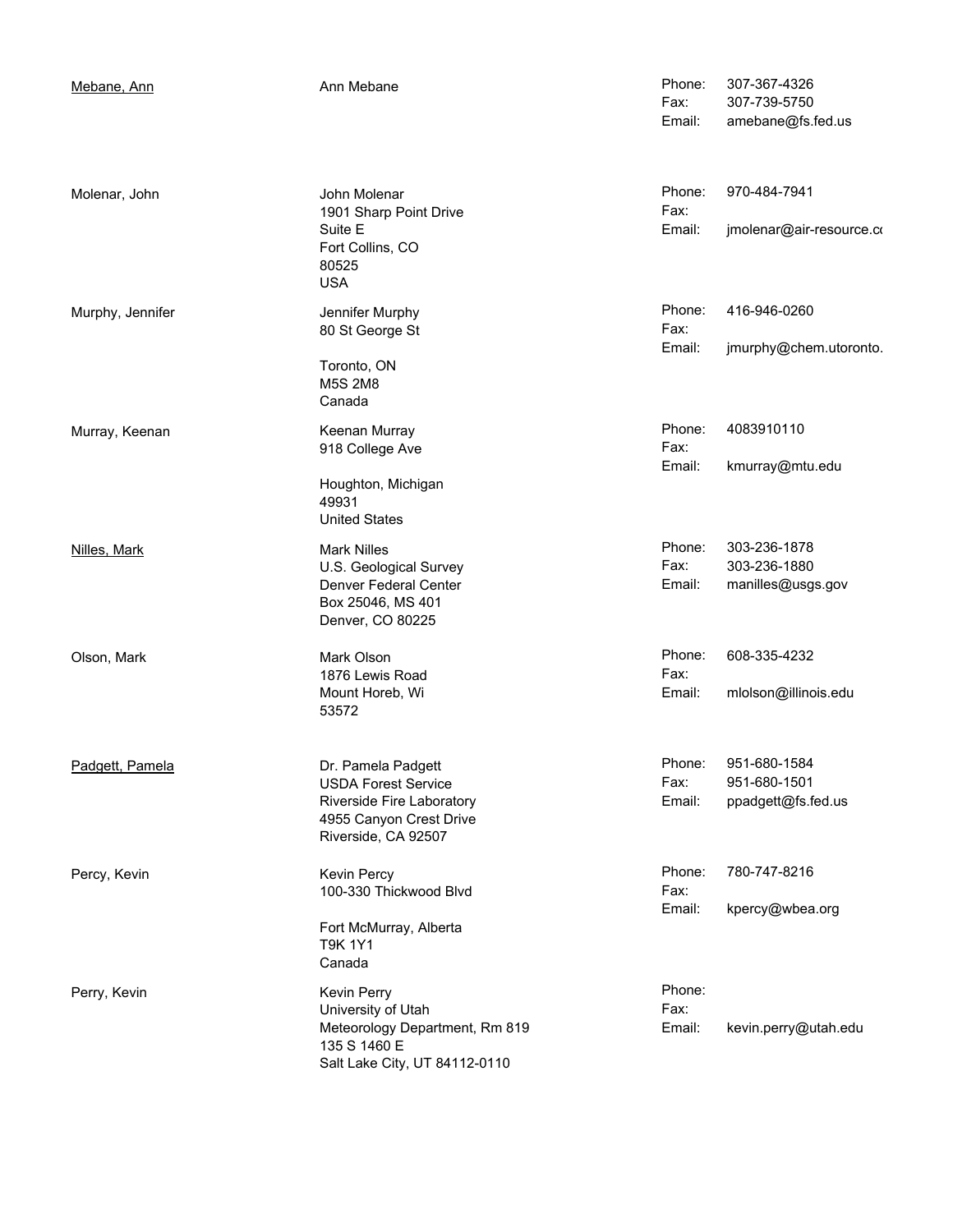| Personne, Erwan    | Erwan Personne<br><b>UMR Environement et Grandes Cultures</b>                                                                                                                                                      | Phone:<br>Fax:           | +33 1 30 81 55 70                                          |
|--------------------|--------------------------------------------------------------------------------------------------------------------------------------------------------------------------------------------------------------------|--------------------------|------------------------------------------------------------|
|                    | Thiverval Grignon, Thiverval Grignon<br>78 850<br>France                                                                                                                                                           | Email:                   | erwan.personne@agropa                                      |
| Phelan, Jennifer   | Jennifer Phelan<br>3040 Cornwallis Rd.<br>P.O. Box 12194<br>RTP, NC 27709-2194                                                                                                                                     | Phone:<br>Fax:<br>Email: | 919-541-7079<br>jenphelan@rti.org                          |
| Poirot, Richard    | <b>Richard Poirot</b><br>Vermont Dept. of Env. Cons.<br>Davis Building - 2nd Floor<br>1 Natioanl Life Drive<br>Montpelier, VT 05620-3802                                                                           | Phone:<br>Fax:<br>Email: | 802-272-3664<br>803-828-1250<br>rich.poirot@state.vt.us    |
| Prestbo, Eric      | Eric M. Prestbo<br>Tekran Research and Development<br>2707 NE 125th ST<br>Seattle, WA 98125                                                                                                                        | Phone:<br>Fax:<br>Email: | 416-449-3084<br>416-449-9298<br>eprestbo@tekran.com        |
| Puchalski, Melissa | Melissa Puchalski<br>US EPA<br>1200 Pennsylvania Ave, NW<br>MC 6204J<br>Washington, D.C. 20460                                                                                                                     | Phone:<br>Fax:<br>Email: | 202-343-9882<br>202-343-2356<br>puchalski.melissa@epa.c    |
| Ray, Alison        | Alison Ray<br><b>EEMS</b><br>264 Montego Key<br>Novato, CA 94949                                                                                                                                                   | Phone:<br>Fax:<br>Email: | 478-451-9427<br>alison.ray@eems.com                        |
| Ren, Xinrong       | Xinrong Ren, PhD.<br>NOAA Air Resources Laboratory &<br>University of Maryland Dept. of Atmospheric &<br>Oceanic Sciences<br>R/ARL - NCWCP - Room 4259<br>5830 University Research Court<br>College Park, MD 20740 | Phone:<br>Fax:<br>Email: | 301-683-1391<br>301-683-1370<br>xinrong.ren@noaa.gov       |
| Rhodes, Mark       | Mark Rhodes<br>Illinois State Water Survey<br>2204 Griffith Drive<br>Champaign, IL 61820                                                                                                                           | Phone:<br>Fax:<br>Email: | 217-244-6413<br>217-333-0249<br>rhodes1@illinois.edu       |
| Ring, Allison      | <b>Allison Ring</b><br>University of Maryland<br>Department of Atmospheric and Oceanic<br>Sciences<br>3417 Computer & Space Sciences Bldg.<br>College Park, MD 20742                                               | Phone:<br>Fax:<br>Email: | 908-875-1304 (cell)<br>301-314-9482<br>aring@atmos.umd.edu |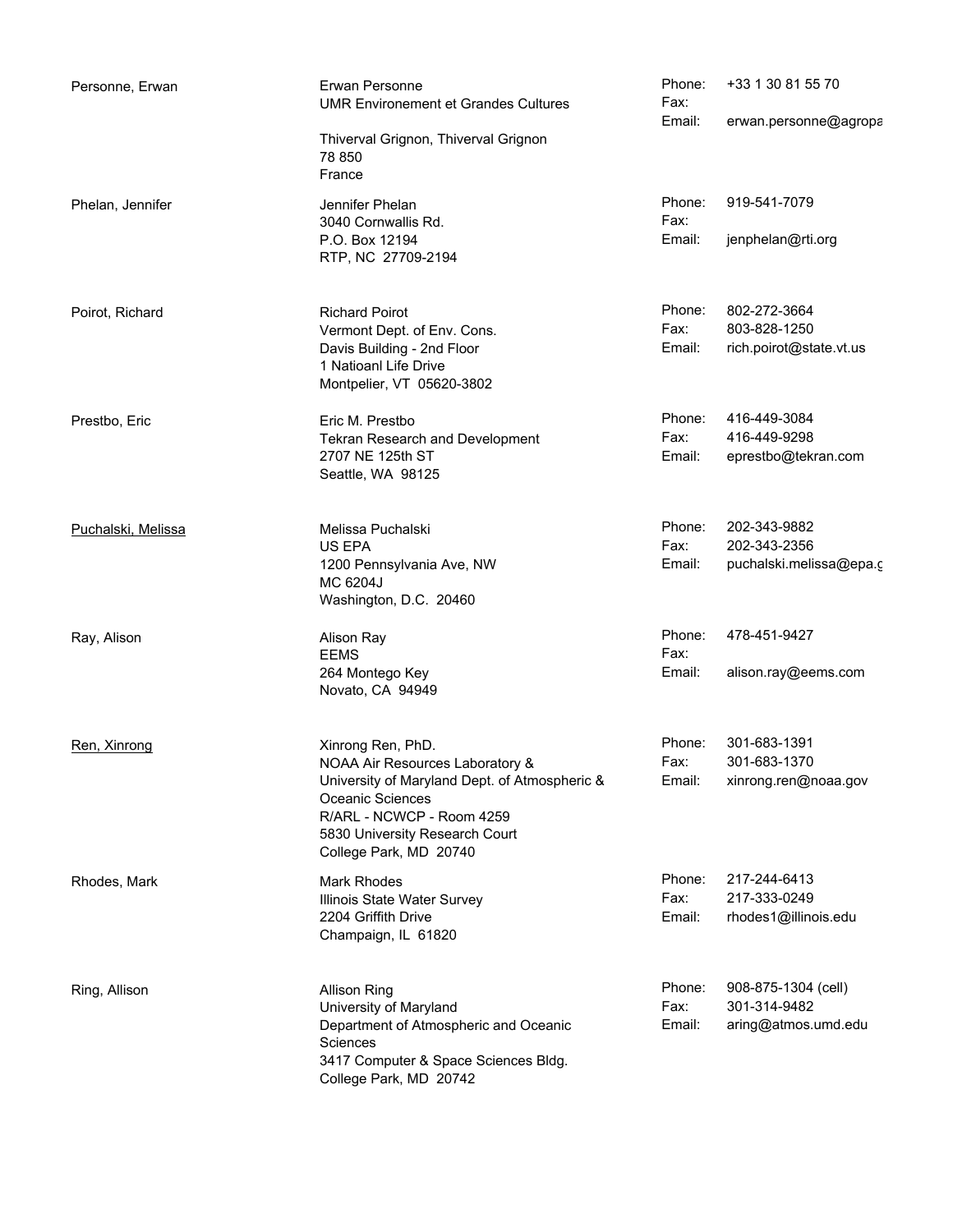| Risch, Martin       | <b>Martin Risch</b><br>U.S. Geological Survey<br>5957 Lakeside Boulevard<br>Indianapolis, IN 46278-1996                                                  | Phone:<br>Fax:<br>Email: | 317-290-3333 ext. 163<br>317-290-3313<br>mrrisch@usgs.gov |
|---------------------|----------------------------------------------------------------------------------------------------------------------------------------------------------|--------------------------|-----------------------------------------------------------|
| Rogers, Christopher | Christopher M. Rogers<br>AMEC E & I<br>3901 Carmichael Avenue<br>Jacksonville, FL 32207                                                                  | Phone:<br>Fax:<br>Email: | 904-391-3744<br>904-399-3176<br>Christopher.Rogers@am     |
| Rumsey, lan         | lan Rumsey<br>U.S. EPA, NRMRL, APB<br>Mail Drop E305-02, 109 TW Alexander Dr.<br>Research Triangle Park, NC<br>27711<br>U.S.A                            | Phone:<br>Fax:<br>Email: | (919) 541-4746<br>rumsey.ian@epa.gov                      |
| Samuelson, Tiffany  | <b>Tiffany Samuelson</b><br>1601 Prospect Parkway<br>Fort Collins, CO<br>80525<br><b>United States</b>                                                   | Phone:<br>Fax:<br>Email: | 970-530-3500<br>tiffany.samuelson@aecom.com               |
| Saylor, Rick        | <b>Rick Saylor</b><br>Atmospheric Research & Analysis, Inc.<br>2422 Meadowglen Trail<br>Snellville, GA 30078                                             | Phone:<br>Fax:<br>Email: | 770-736-4631<br>rsaylor@atmospheric-res                   |
| Schichtel, Bret     | <b>Bret Schichtel</b><br><b>National Park Service</b><br>CSU/CIRA 1375 Campus Delivery<br>Fort Collins, CO 80523                                         | Phone:<br>Fax:<br>Email: | 970-491-8292<br>970-491-8598<br>schichtel@cira.colostate. |
| Schimelfenig, Todd  | <b>Todd Schimelfenig</b><br>3310 Holdrege Street<br>813 Hardin Hall<br>Lincoln, NE 68583-0968                                                            | Phone:<br>Fax:<br>Email: | 402-472-8764<br>402-472-2956<br>tschimelfenig1@unl.edu    |
| Schmeltz, David     | David Schmeltz<br><b>USEPA Headquarters</b><br><b>Ariel Rios Building</b><br>1200 Pennsylvania Avenue, N. W.<br>Mail Code: 6204J<br>Washington, DC 20460 | Phone:<br>Fax:<br>Email: | 202-343-9255<br>202-343-2360<br>schmeltz.david@epa.gov    |
| Schwede, Donna      | Donna Schwede<br><b>EPA</b><br>US EPA, Mail Drop E243-04<br>Research Triangle Park, NC 27711                                                             | Phone:<br>Fax:<br>Email: | 919-541-3255<br>919-541-1379<br>schwede.donna@epa.go      |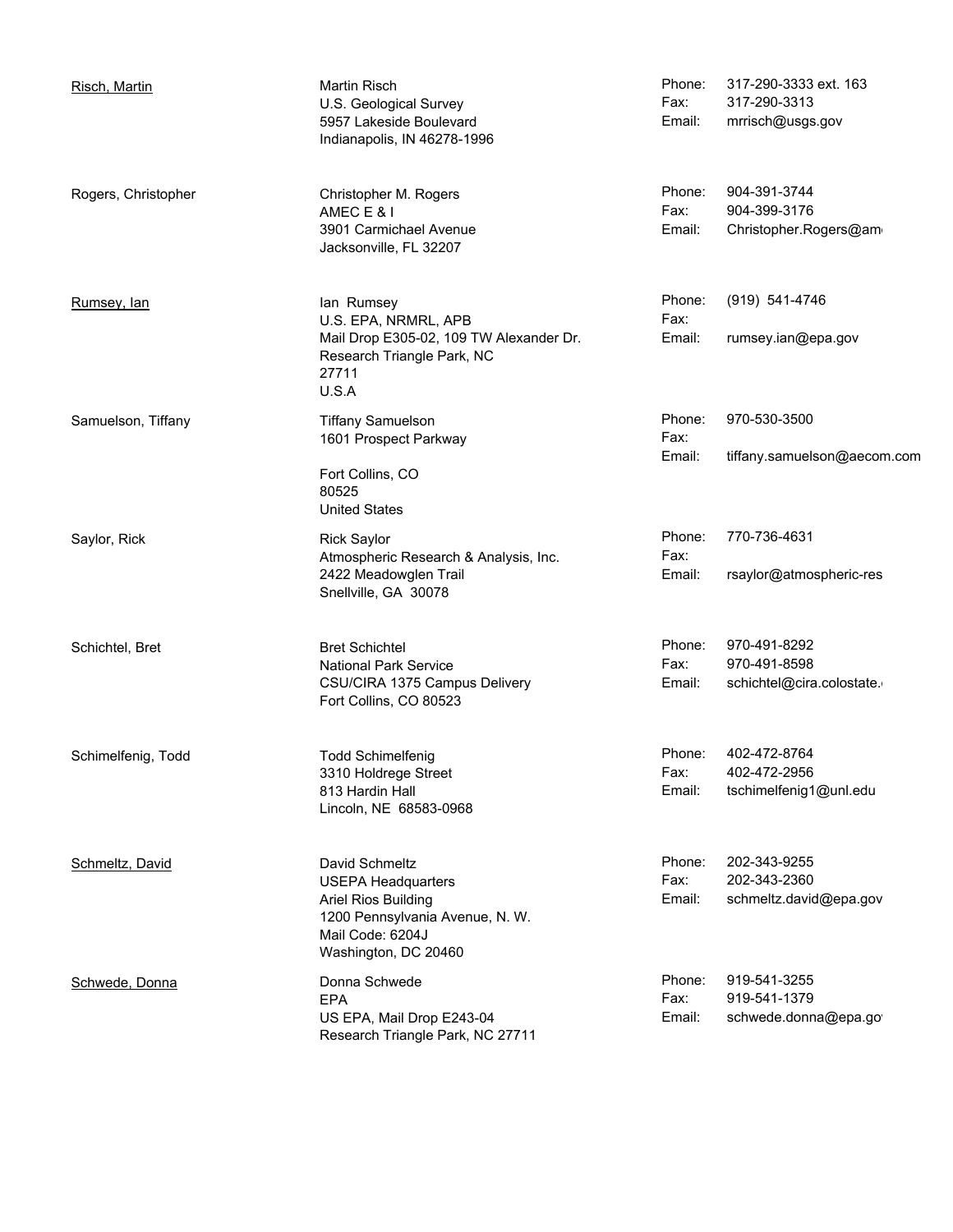| Sheibley, Rich     | <b>Rich Sheibley</b><br>U.S. Geological Survey<br>Washington Water Science Center<br>934 Broadway, Suite 300<br>Tacoma, WA 98402                 | Phone:<br>Fax:<br>Email: | 253-552-1611<br>$(253) 552 - 1581$<br>sheibley@usgs.gov |
|--------------------|--------------------------------------------------------------------------------------------------------------------------------------------------|--------------------------|---------------------------------------------------------|
| Silva, Sandra      | Sandra Silva<br>Chief - FWS Air Quality Branch<br>c/o NPS (AIR)<br>P.O. Box 25287<br>Denver, CO 80225                                            | Phone:<br>Fax:<br>Email: | 303-914-3801<br>303-969-2822<br>sandra_v_silva@fws.gov  |
| Smiley, Jewell     | Jewell Smiley<br>Physical Scientist, US EPA<br>National Analytical Radiation Environmental<br>Laboratory<br>540 South Morris Avenue<br>1         | Phone:<br>Fax:<br>Email: | 334-270-7073<br>smiley.jewell@epa.gov                   |
| Sullivan, Timothy  | <b>Timothy Sullivan</b><br><b>E&amp;S Environmental</b><br>PO Box 609<br>Corvallis, OR 97339                                                     | Phone:<br>Fax:<br>Email: | 541-758-5777<br>541-758-4413<br>tim.sullivan@esenvironm |
| Tanabe, Richard    | <b>Richard Tanabe</b><br><b>Environment Canada</b><br>Air Quality Research Branch<br>4905 Dufferin Street<br>Toronto, Ontario, Canada<br>M3H 5T4 | Phone:<br>Fax:<br>Email: | 416-739-4320<br>416-739-4281<br>richard.tanabe@ec.gc.ca |
| Taylor, Jeff       |                                                                                                                                                  | Phone:<br>Fax:<br>Email: | jht@ksu.edu                                             |
| ter Schure, Arnout | Arnout ter Schure<br><b>EPRI</b><br>3420 Hillview Ave<br>Palo Alto, CA 94304                                                                     | Phone:<br>Fax:<br>Email: | 650-855-2753<br>650-855-1069<br>aterschu@epri.com       |
| Tevlin, Alex       | Alex Tevlin<br>80 St George Street<br>Toronto, Ontario<br>m5s3h6<br>Canada                                                                       | Phone:<br>Fax:<br>Email: | 4169463011<br>atevlin@chem.utoronto.c                   |
| Thompson, Tammy    | Tammy Thompson<br>1375 Campus Delivery<br>Fort Collins, CO<br>80523<br><b>USA</b>                                                                | Phone:<br>Fax:<br>Email: | 970-491-8292<br>rosemary.borger@colosta                 |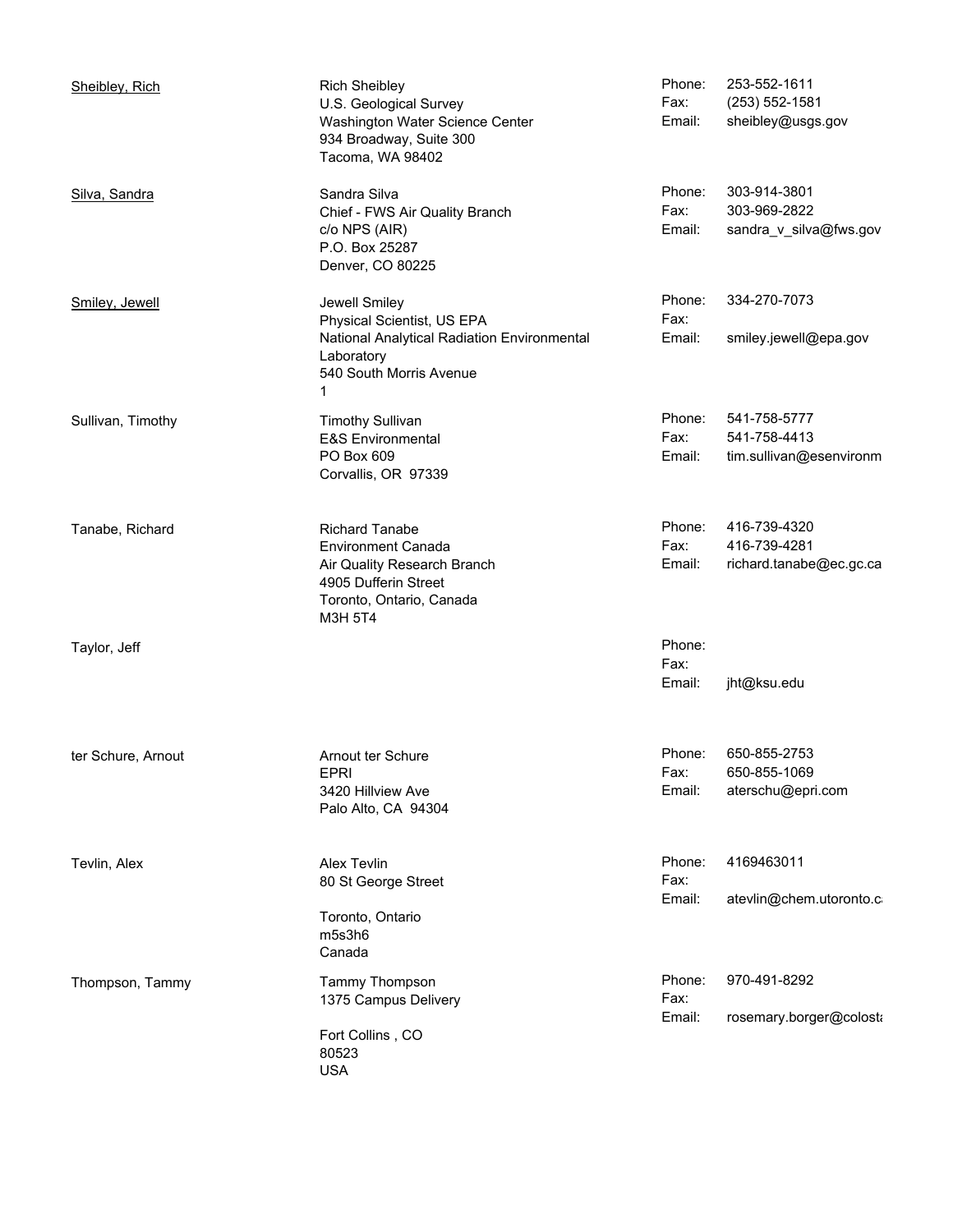| Tigges, Mark    | Mark Tigges<br>Air Resource Specialists, Inc.<br>1901 Sharp Point Drive, Suite E<br>Fort Collins, CO 80525                                                                     | Phone:<br>Fax:<br>Email: | 970-484-7941<br>970-484-3423<br>mtigges@air-resource.co |
|-----------------|--------------------------------------------------------------------------------------------------------------------------------------------------------------------------------|--------------------------|---------------------------------------------------------|
| Tordon, Robert  | Robert Tordon<br><b>Environment Canada</b><br>16th Floor, Queen Square<br>45 Alderney Drive<br>Dartmouth, Nova Scotia<br>CANADA B2Y 2N6                                        | Phone:<br>Fax:<br>Email: | 902-426-4780<br>902-426-9158<br>rob.tordon@ec.gc.ca     |
| Turner, Charles | <b>Charles Turner</b><br>4949 c Cox Road<br>Glen Allen, VA<br>23060<br><b>United States</b>                                                                                    | Phone:<br>Fax:<br>Email: | 804 527-5178<br>charles.turner@deq.virgir               |
| Volk, Lisa      | Lisa Volk<br>Illinois State Water Survey<br>2204 Griffith Drive<br>Champaign, IL 61820                                                                                         | Phone:<br>Fax:<br>Email: | 217-333-0887<br>lisavolk@illinois.edu                   |
| Walker, John    | John Walker<br>U.S. Environmental Protection Agency<br>National Risk Management Research<br>Mail Drop E305-02<br>Research Triangle Park, NC 27711                              | Phone:<br>Fax:<br>Email: | 919-541-2288<br>919-541-7885<br>walker.johnt@epa.gov    |
| Watson, John    | John Watson<br>2215 Raggio Pkwy<br>Reno, NV<br>89512<br><b>United States</b>                                                                                                   | Phone:<br>Fax:<br>Email: | 7756747946<br>john.watson@dri.edu                       |
| Webster, Jill   | Jill Webster<br>US Fish and Wildlife Service<br>National Wildlife Refuge System<br><b>Branch of Air Quality</b><br>7333 W. Jefferson Ave., Sute 375<br>Lakewood, CO 80235-2017 | Phone:<br>Fax:<br>Email: | 303-914-3804<br>303-969-5444<br>jill webster@fws.gov    |
| Wentworth, Greg | Greg Wentworth<br>80 St. George Street<br>Toronto, ON<br>M5S3H6<br>Canada                                                                                                      | Phone:<br>Fax:<br>Email: | 416-946-3011<br>greg.wentworth@utoronto                 |
| Wetherbee, Greg | Greg Wetherbee<br>USGS/BQS<br>PO Box 25046<br>DFC, B95, MS 401<br>Denver, CO 80225                                                                                             | Phone:<br>Fax:<br>Email: | 303-236-1837<br>303-236-1880<br>wetherbe@usgs.gov       |